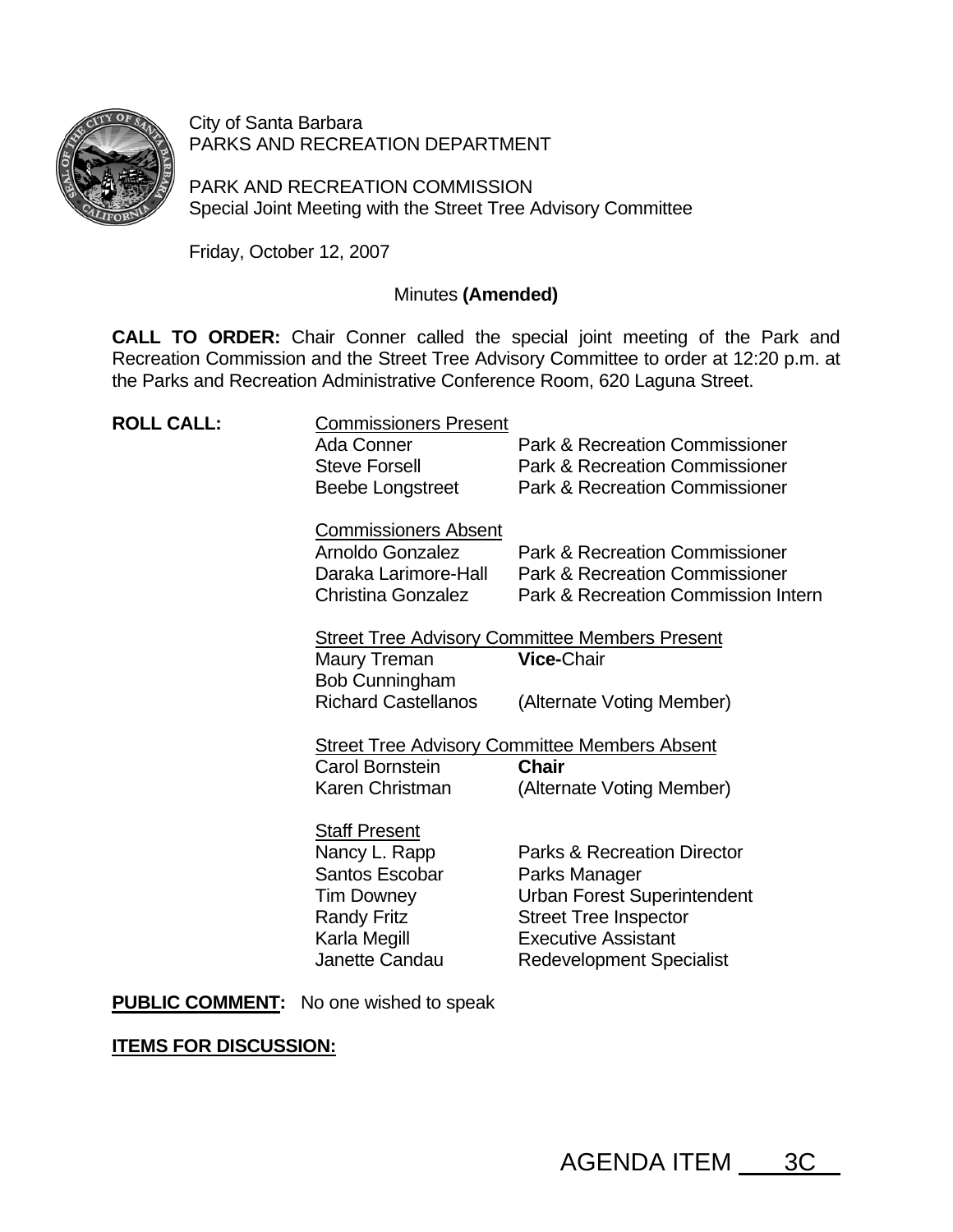# **1. Street Tree Consideration – For Action (Attachment)**

# A. Casa Las Granadas – Janette Candau – 4 Pyrus calleryana

Ms. Rapp advised that the primary issue before the joint body is a decision on the previous recommendation from the Street Tree Advisory Committee (STAC) that when the street trees were removed that they be replaced. She said that the Commission and STAC are being asked to revisit that decision stating that the landscape plan has not gone before the Historic Landmarks Commission for approval, but the urgency for action is the need to move forward with the sidewalk improvements in the area which would affect whether or not street trees are going to be placed in the sidewalk.

Ms. Candau interjected that the goal is to have the sidewalks finished before the holidays.

Ms. Rapp continued to say that the Commission and the STAC are looking at the issue of the Street Trees in the parkway.

Commissioner Longstreet stated that she has some concerns about the starkness of the sidewalk on that side of the street. She said the pedestrian experience is bleek, and what is being provided does not address that at all; there are two trees at the Coffee Cat, and then there are none until you are past Lost Horizons, and in the middle there are a few poles; it is hot, and uninviting, and unpleasant. She said that you then look across the street, and it is beautiful. Ms. Longstreet stated that somehow the street need to be balanced better. She expressed understanding that it may not be inviting to have trees in the front, but if a canopy of some sort can be placed to soften and change that part of the street, it would be beneficial. Ms. Longstreet commented that she does not see the planter, and asked whether it will go in around the pedestrian ramp later.

Commissioner Forsell said he visited the area last night. He agreed with Commissioner Longstreet. He stated that it was said that the trees were going to be replaced, and he is not going to vote to not replace the trees or to move the trees somewhere else. He further stated that he does not know how it went from putting in the Aristocrat tree to putting in Oak trees. He said that unless there is a valid reason not to, we should stick to the original plan.

Mr. Downey said that one problem with putting the four street trees back in, is the utility banks that were installed. He said that space has been lost.

Commissioner Forsell stated that should not have occurred, and the utility banks should be moved.

Mr. Cunningham said they are water meters, and that he suspects from each of the water meters to the housing are pipes, which creates a problem.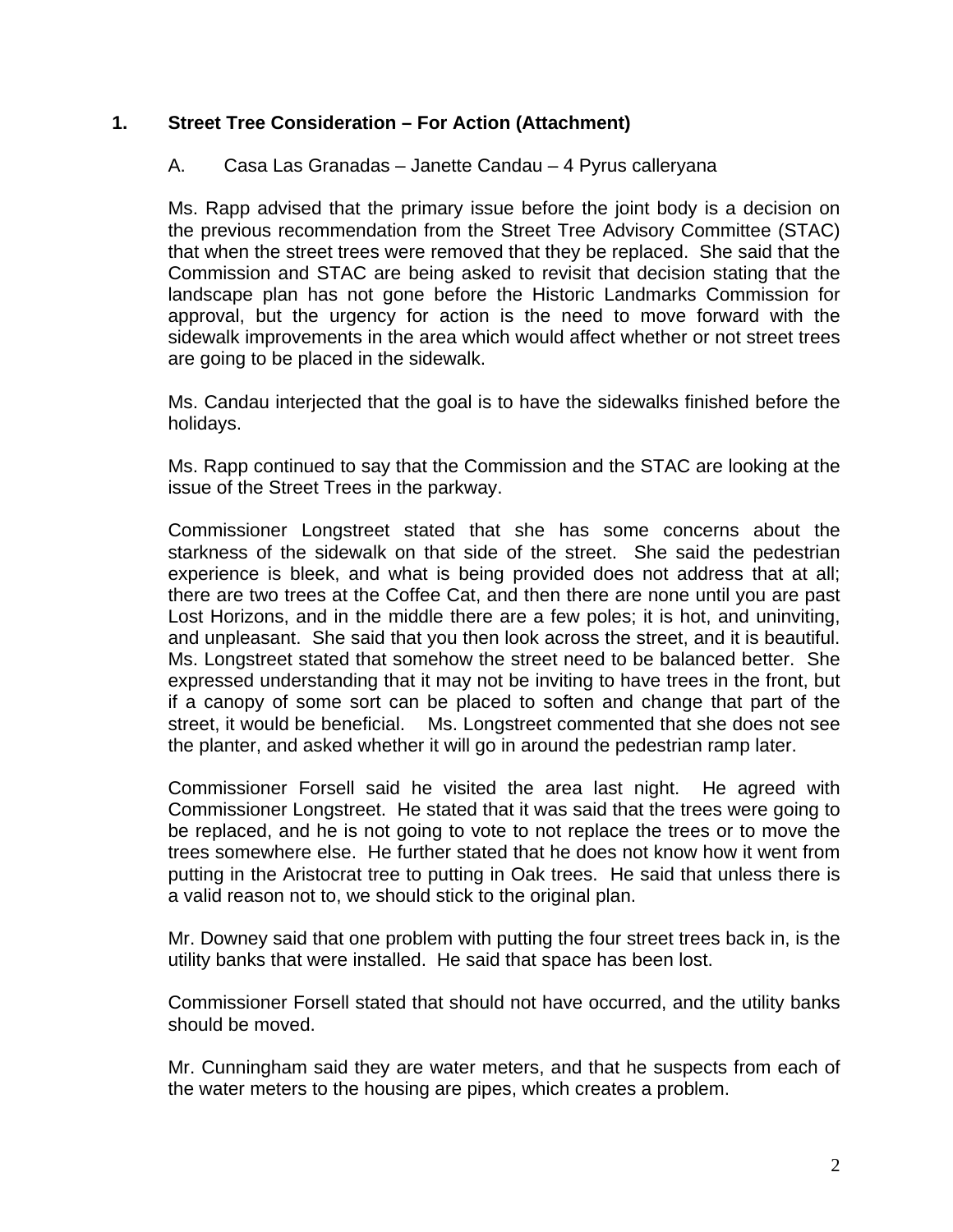Commissioner Forsell said there is plenty of space for trees where they put concrete.

Mr. Cunningham said he would agree to allow the park designer to be involved in the design of the placement of trees, maybe not within the public right-of-way, but as close as possible to the edge of the sidewalk. Mr. Cunningham further stated that if what is driving coming to a decision at this time is having the sidewalk paved for the holidays, he suggests just pave it temporarily with asphalt. He said that if we want to come up with the best solution, it should not be driven be getting the sidewalk paved by the holidays.

Commissioner Forsell concurred.

Mr. Cunningham commented that occupancy of the apartments rides on this schedule as well.

Mr. Downey expressed concern about placing street trees within the project because they would be maintained by a different agency.

Ms. Rapp said that the original need was to replace four street trees, there are some limitations now in terms of the available space because of the use of the property and the placement of utilities, and asked Mr. Downey how many street trees could feasibly be placed in the space available. Mr. Downey said that two trees could feasibly be placed.

Commissioner Longstreet said any trees would improve the area, but she thinks the design needs to be re-evaluated and provided canopy trees in the center area. She said we need to place four trees even if we give up as having them as street trees and they go in as canopy trees. Ms. Longstreet said that you stand and look across at the Library and you have all different heights of trees; it is a beautiful vision, and you need variation in this project with the mass of buildings. She said that Oak trees would be beautiful, but it could also use something a little taller.

Ms. Candau said that against the Coffee Cat building, they are proposing two Ironwood trees and two native Red buds. Mr. Cunningham said that the Ironwoods would reach a height of 25 feet, and the Red buds a height of 20. He said the Red buds would provide shade and canopy and the Ironwoods and Red buds would take some of the glare off the face of the building. Mr. Downey said they will be placed in a raised planter so they will be elevated.

Mr. Cunningham said that when the STAC was at the site it was noted how big the Oak trees are. He said that the plan misrepresents how big they will ultimately get. He further said they take time to grow, but they will provide a nice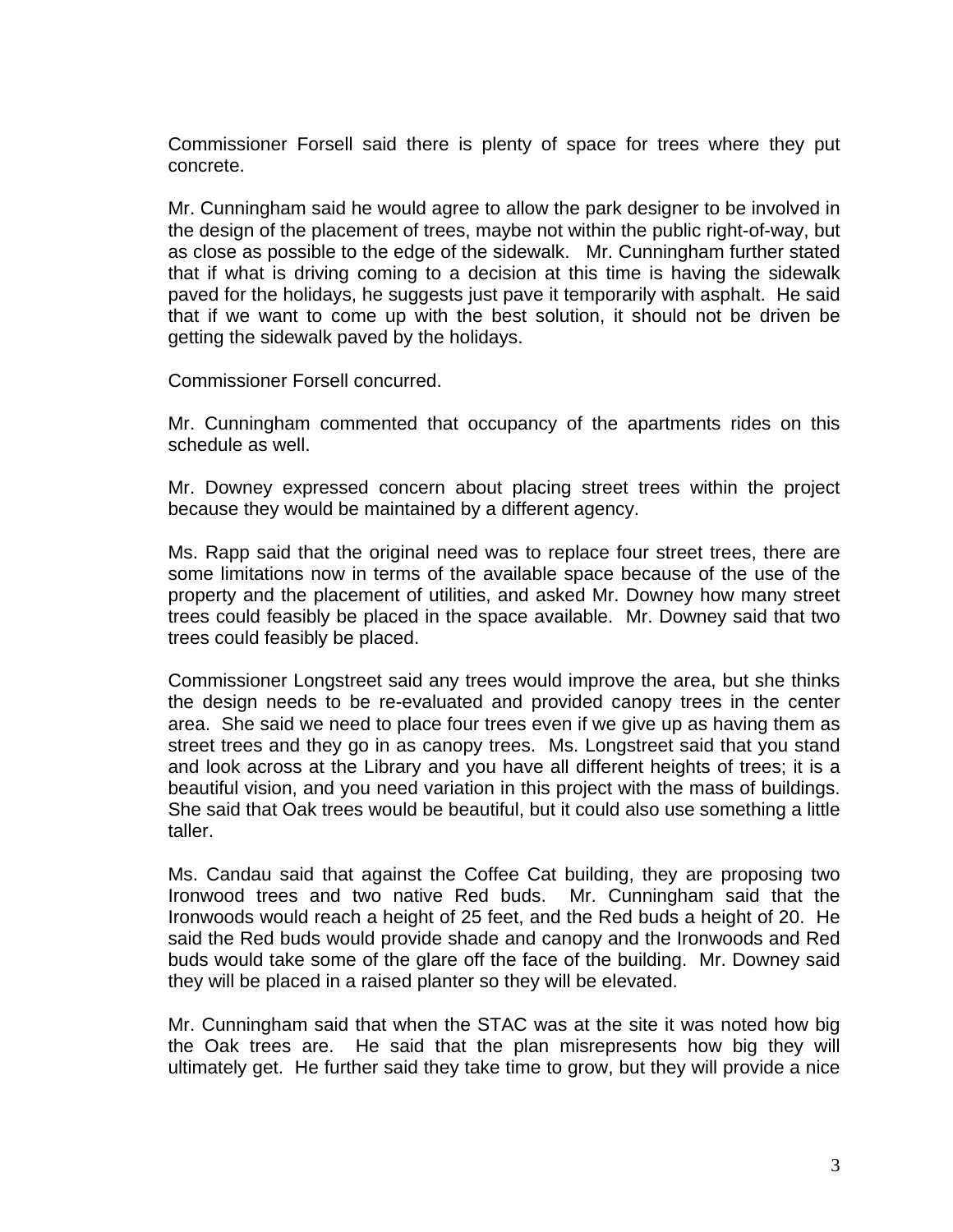shade canopy over that space, and three Oak trees will really fill the space, but it will be a big bright open space for decades.

Commissioner Longstreet suggested that they could recommend something that has a lesser lifespan, because trees life and they die.

Mr. Cunningham said he would be in favor of looking at it as an evolutionary process, and in three or four decades we remove the street trees because they are conflicting with the Oak trees.

**Commissioner Longstreet moved, seconded by Street Tree Advisory Committee member Cunningham, that the Commission and Street Tree Advisory Committee replace the four trees somewhere in the project site to provide canopy for the sidewalk.**

**The Motion was amended as follows:**

**Commissioner Longstreet moved, seconded by Street Tree Advisory Committee member Cunningham, and passed 6/0 that the Commission and Street Tree Advisory Committee replace the four trees somewhere in the project site to include at least two within the street and the remainder, as close as possible to the sidewalk in order to provide canopy for the sidewalk, and further, to work with the staff and park designer to determine the species of trees and that the plan be reviewed by the Street Tree Advisory Committee.**

## **ADJOURNMENT**

At 12:38 p.m., the joint special meeting of the Park and Recreation Commission and the Street Tree Advisory Committee was adjourned.

#### **Commissioner Forsell moved, seconded by Commissioner Longstreet, and passed 6/0 that the meeting be adjourned.**

## *Special Meeting* **Park and Recreation Commission Agenda**

**CALL TO ORDER:** Chair Conner called the Park and Recreation Commission to order at 12:00p.m. at the Parks and Recreation Administrative Conference Room, 620 Laguna Street.

**ROLL CALL** Commissioners Present

 Ada Conner Park & Recreation Commissioner Steve Forsell Park & Recreation Commissioner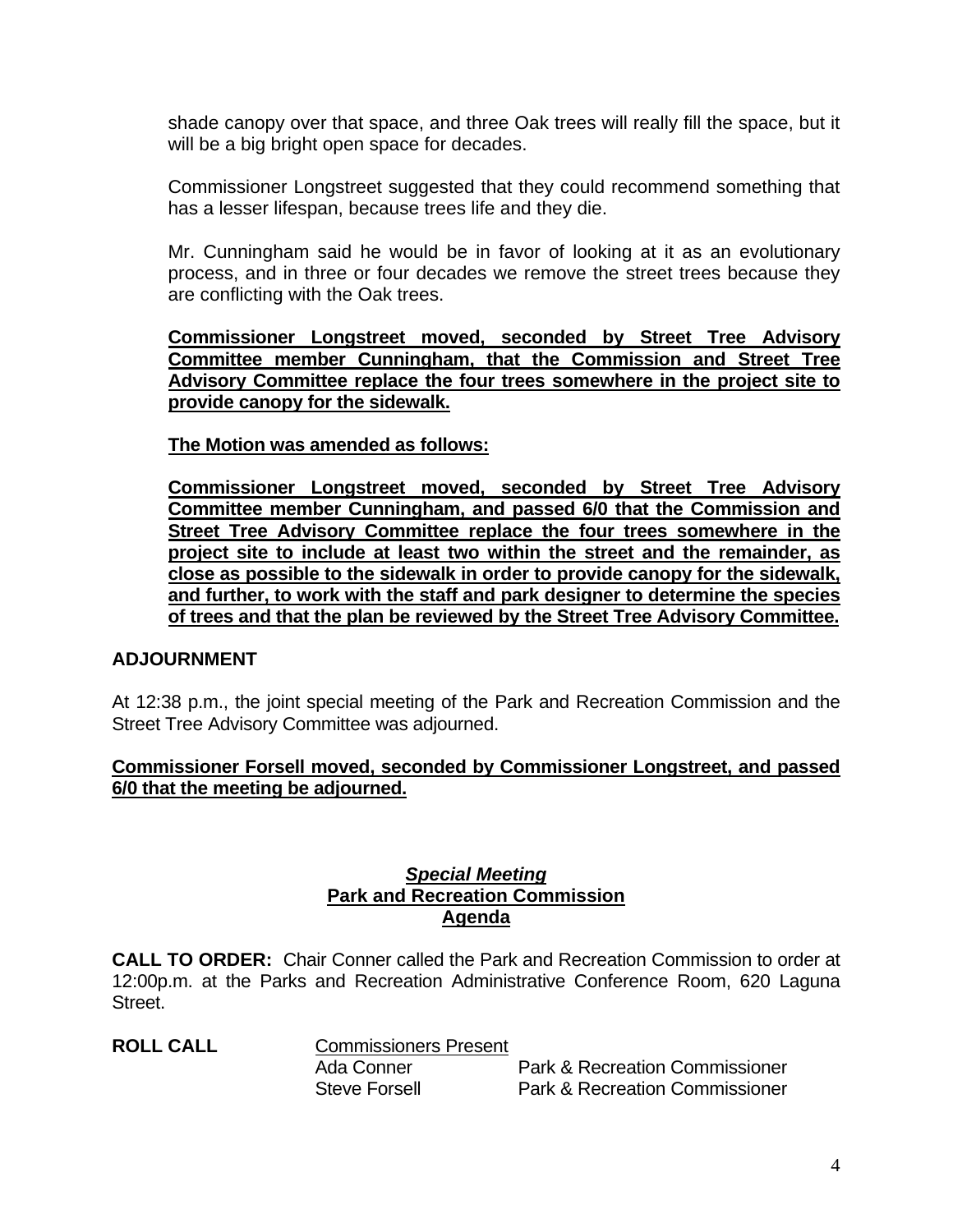| <b>Beebe Longstreet</b>     | <b>Park &amp; Recreation Commissioner</b> |
|-----------------------------|-------------------------------------------|
| Arnoldo Gonzalez            | <b>Park &amp; Recreation Commissioner</b> |
| Daraka Larimore-Hall        | <b>Park &amp; Recreation Commissioner</b> |
| <b>Christina Gonzalez</b>   | Park & Recreation Commission Intern       |
| <b>Commissioners Absent</b> |                                           |
| Arnoldo Gonzalez            | <b>Park &amp; Recreation Commissioner</b> |
| Daraka Larimore-Hall        | <b>Park &amp; Recreation Commissioner</b> |

Christina Gonzalez Park & Recreation Commission Intern

**PUBLIC COMMENT:** No one wished to speak

### **2. Street Tree Advisory Committee Recommendations – For Action (Attachments)**

RECOMMENDATION: That the Commission:

A. Approve the following Setback Tree removal request.

#### SETBACK TREE

*1.* 612 W. Mission St. – City Parks Division – Grevillia robusta

### **Commissioner Forsell moved, seconded by Commissioner Longstreet, and passed 3/0 that the Commission approve the removal of item 2A(1).**

B. Deny the following Street Trees removal request.

#### STREET TREES

*1.* 3045 Samarkand Dr. – Kenneth Preston – 3 Eucalyptus behind his property and requesting permission to trim the remainder.

Mr. Preston addressed the Commission saying that two of the Eucalyptus trees he wants to remove has branches that extend over the power lines, over the back yard, and over his house. He said two years ago, the City trimmed the trees on the west side, but left the trees on the east side for him to trim. He said he feels the trees are in danger of falling. Mr. Preston said that three years ago the transformer at the former of his lot blew and the Fire Department came because the crowns of the trees were on fire, and the Fire Department had to call to have those particular trees removed.

Mr. Preston said that he questions who actually owns these trees. He said the City trims the trees on the west side of his home, but the do not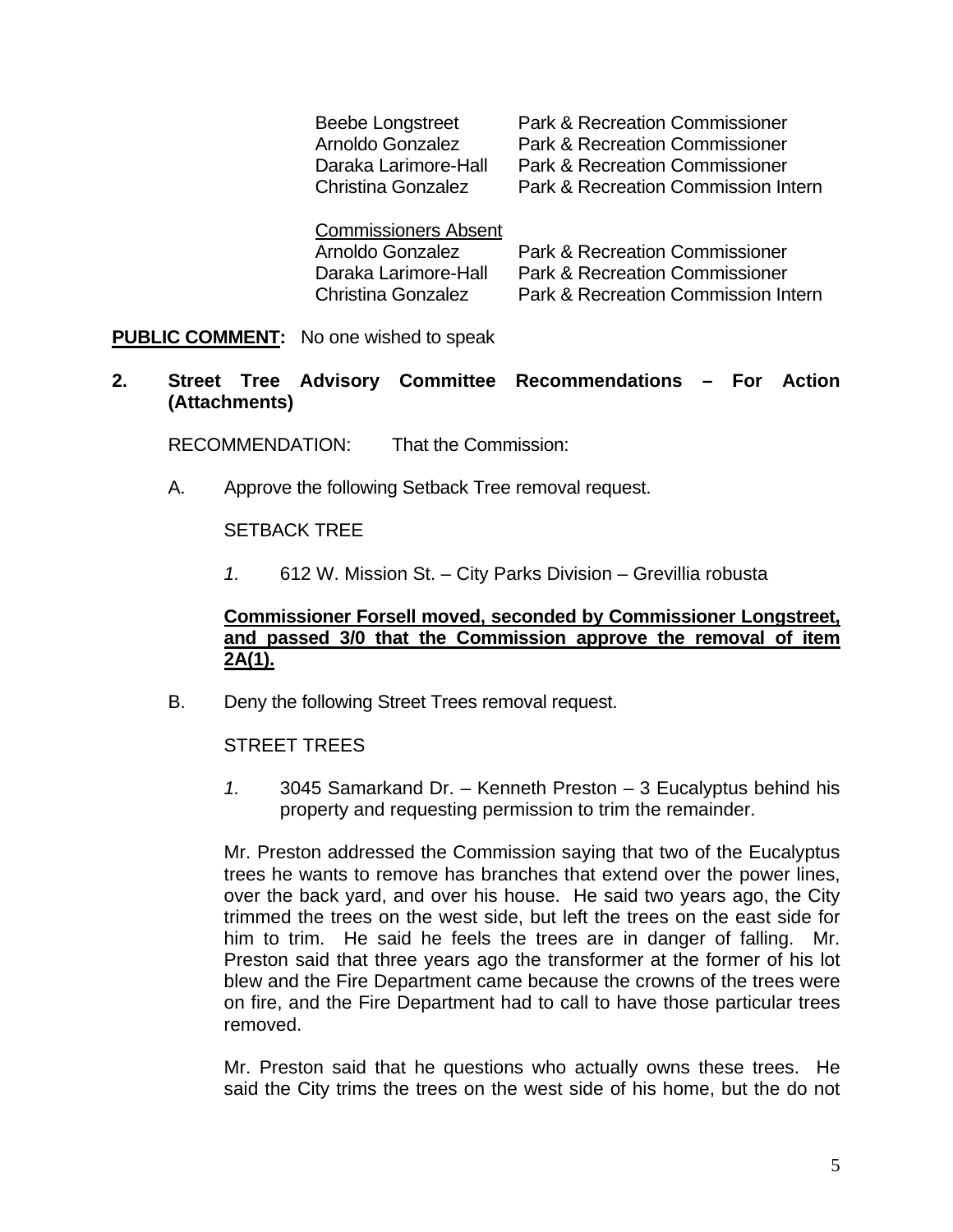trim the trees on the east side of the lot. Mr. Preston said it is a dangerous situation, and he wants to remove three of the trees and trim the remaining trees. He further said that lastly, the trees are extremely messy.

Mr. Downey responded saying at one time there was an urgent need to trim the one side of the tree as there were dangerous limbs over the roadway. He further said that staff is not opposed to allowing the applicant to have the other side of the trees pruned to decrease the danger over his property.

Mr. Preston asked why City staff just took care of the danger on Las Positas and not the danger on his property.

Mr. Downey stated that because of the time, staff did not know about the ownership of the trees.

Mr. Preston asked whether staff knows about the ownership now.

Mr. Downey said that staff has not conducted a formal survey regarding the ownership and does not yet know the ownership of the trees.

Mr. Preston stated that the trees are on his property, but they were not planted by the property owners of that street,

Mr. Downey said that if it is true that they are on Mr. Preston's property, then they fall under the Setback Tree regulation, which is reviewable by this body.

Chair Conner asked if the Commission could get the information so they can be sure.

Commissioner Forsell commented that it does not really matter, either Mr. Preston has nothing to say about it because it is the City's tree, or Mr. Preston made his case; either way the City has jurisdiction.

Commissioner Longstreet commented that if it is on City land, then the City is responsible for trimming the tree.

Mr. Downey said that if it is determined that the trees are owned by the City, the City would prune that side of the tree, but until such time, staff is inclined to allow the applicant to trim it at his own expense, if he so chooses, if he does not want to wait until ownership is determined.

Commissioner Longstreet asked how long it will take to determine ownership.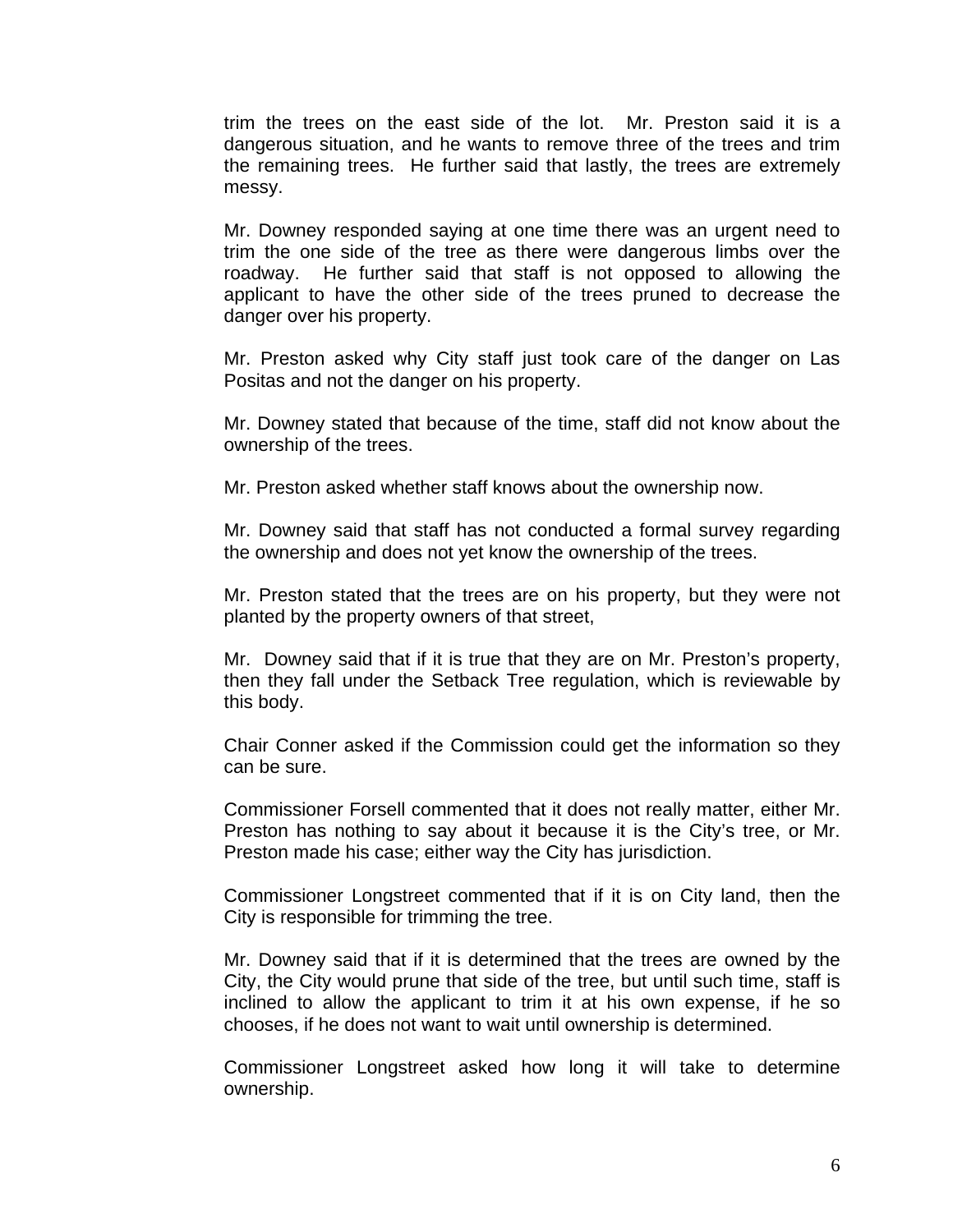Mr. Downey said he could put in a survey request as next week, and would likely have a decision on ownership within a month.

 Commissioner Longstreet asked whether it would be best to continue the item for a month until all the facts are obtained.

Mr. Downey recommended the Commission move forwarded and take action on the removal request as the Commission has jurisdiction on that matter.

## **Commissioner Forsell moved, seconded by Commissioner Longstreet, and passed 3/0 that the Commission approve the recommendation and deny the removal request identified in item 2B(1).**

Commissioner Longstreet asked obtain a final determination on ownership of the trees for clarification purposes.

Mr. Downey indicated that he would issue a letter to Mr. Preston regarding the action of the Commission, which will become his permit to prune the trees.

C. Postpone a decision until more information is provided.

## *1.* West Beach Pedestrian Project – Jeannette Candau, City of SB - Various

Ms. Rapp advised that this project is in a conceptual stage. She said that during the Street Tree Advisory Committee (STAC) site visit there were still questions that needed to be answered on the plan, some trees that were not depicted on the plan. She said staff is spending quite a bit of time reviewing the existing project to discuss with the RDS staff. Ms. Rapp said that Ms. Candau, RDA, has taken into consideration many of the comments and recommendations of the STAC. She advised that staff would like to do a site visit with the Commission before the plans come to the Commission for review.

Ms. Candau told the Commission that she fully intends to invite them to site visit, but before she does that, she wants to be sure that the plans accurately represent what they are proposing to do.

Ms. Rapp said that on Monday, staff is meeting with three Council members regarding the project and it is very likely that the East Cabrillo Sidewalk and West Beach Project will marry into each other and happen in similar timeframes. She said the project will be back before the Commission in the near future.